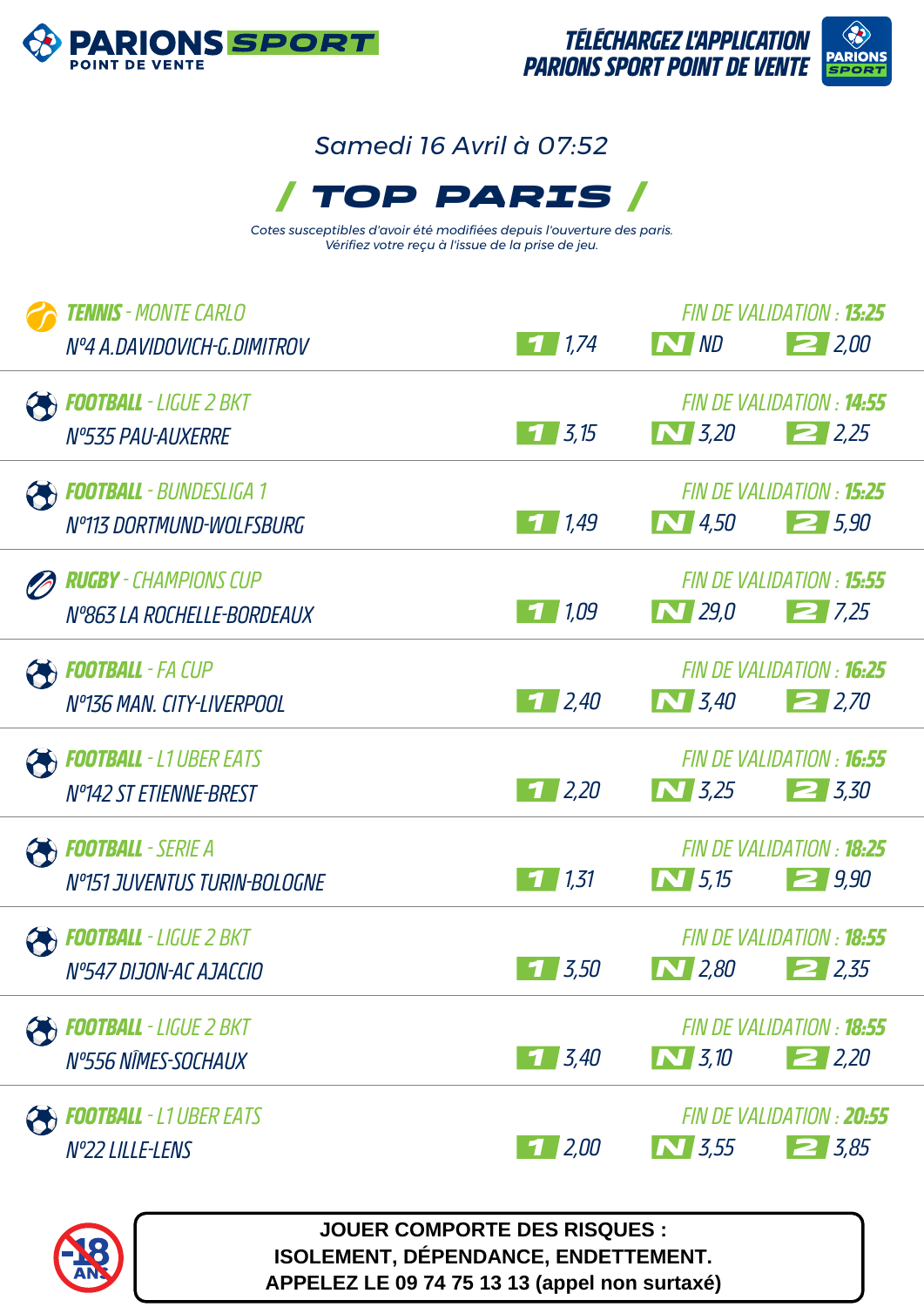

## *Samedi 16 Avril à 07:52*



*Cotes susceptibles d'avoir été modifiées depuis l'ouverture des paris. Vérifiez votre reçu à l'issue de la prise de jeu.*

|                            | <b>HORAIRE</b>                     |                                                    |                                                                 |                 |                                                                |  | <b>PARI HANDICAP</b>   |  |     | <b>PARI MI-TEMPS</b> |       |  |     |  |
|----------------------------|------------------------------------|----------------------------------------------------|-----------------------------------------------------------------|-----------------|----------------------------------------------------------------|--|------------------------|--|-----|----------------------|-------|--|-----|--|
| <b>SPORT / COMPÉTITION</b> | <i>FIN DE</i><br><i>VALIDATION</i> | <b>MATCH</b>                                       | <b>N°</b>                                                       | 1N <sub>2</sub> |                                                                |  | No VALEUR<br>FEQ1:EQ21 |  | 1M2 |                      | $M^o$ |  | 1M2 |  |
| <b>Samedi 16 Avril</b>     |                                    |                                                    |                                                                 |                 |                                                                |  |                        |  |     |                      |       |  |     |  |
| <b>OBLI Uber Eats</b>      |                                    | <b>16:55 St Etienne-Brest</b>                      |                                                                 |                 | 142 2,20 3,25 3,30 143 [0:1] 4,10 3,90 1,67 144 2,50 1,90 3,60 |  |                        |  |     |                      |       |  |     |  |
|                            |                                    | 20:55 Lille-Lens                                   |                                                                 |                 | 22 2,003,55 3,85 23 [0:1] 3,55 3,75 1,81 24 2,35 1,93 3,90     |  |                        |  |     |                      |       |  |     |  |
| <b>Ligue 2 BKT</b>         |                                    | 14:55 Pau-Auxerre                                  | 535 3,15 3,20 2,25 164 [0:2] 18,0 8,20 1,08 537 3,40 1,93 2,60  |                 |                                                                |  |                        |  |     |                      |       |  |     |  |
|                            |                                    | 14:55 Toulouse-Quevilly Rouen                      | 538 1,26 5,35 10,0 198 [0:2] 3,00 3,95 1,95 540 1,58 2,30 7,70  |                 |                                                                |  |                        |  |     |                      |       |  |     |  |
|                            |                                    | 18:55 Dijon-AC Ajaccio                             | 547 3,50 2,80 2,35 166 [0:2] 27,0 8,90 1,05 549 3,90 1,68 2,85  |                 |                                                                |  |                        |  |     |                      |       |  |     |  |
|                            |                                    | 18:55 Valenciennes-Le Havre                        | 562 2,30 2,90 3,40 170 [0:2] 11,5 6,40 1,17 564 2,70 1,79 3,70  |                 |                                                                |  |                        |  |     |                      |       |  |     |  |
|                            |                                    | <b>18:55 Nancy-Niort</b>                           | 553 2,35 3,00 3,10 173 [0:2] 12,0 6,60 1,15 555 2,80 1,83 3,40  |                 |                                                                |  |                        |  |     |                      |       |  |     |  |
|                            |                                    | 18:55 Nîmes-Sochaux                                | 556 3,40 3,10 2,20 177 [0:2] 21,0 8,70 1,07 558 3,65 1,85 2,60  |                 |                                                                |  |                        |  |     |                      |       |  |     |  |
|                            |                                    | 18:55 Bastia-Guingamp                              |                                                                 |                 | 541 2,50 2,80 3,10 184 [0:2] 14,5 6,90 1,13 543 2,95 1,74 3,45 |  |                        |  |     |                      |       |  |     |  |
|                            |                                    | 18:55 Rodez-Paris FC                               | 559 3,30 2,95 2,30 185 [0:2] 22,0 8,60 1,06 561 3,65 1,79 2,70  |                 |                                                                |  |                        |  |     |                      |       |  |     |  |
|                            |                                    | 18:55 Dunkerque-Grenoble                           | 550 2,15 2,90 3,80 207 [0:2] 11,0 6,001,19 552 2,60 1,73 4,15   |                 |                                                                |  |                        |  |     |                      |       |  |     |  |
|                            |                                    | <b>18:55 Caen-Amiens</b>                           | 544 1,94 3,10 4,10 208 [0:2] 8,70 5,50 1,24 546 2,40 1,84 4,20  |                 |                                                                |  |                        |  |     |                      |       |  |     |  |
|                            |                                    | Premier League 13:25 Tottenham-Brighton Hove       |                                                                 |                 | 98 1,48 4,35 6,30 99 [0:1] 2,30 3,60 2,55 100 1,86 2,10 5,40   |  |                        |  |     |                      |       |  |     |  |
|                            |                                    | 15:55 Man. United-Norwich                          |                                                                 |                 | 122 1,26 5,95 10,0 123 [0:1] 1,70 4,05 3,80 124 1,55 2,45 7,00 |  |                        |  |     |                      |       |  |     |  |
|                            |                                    | 15:55 Southampton-Arsenal                          |                                                                 |                 | 125 3,55 3,55 1,98 128 [1:0] 1,78 3,90 3,55 129 3,60 2,00 2,35 |  |                        |  |     |                      |       |  |     |  |
|                            |                                    | <b>15:55 Watford-Brentford</b>                     | 130 2,90 3,20 2,40 131 [1:0] 1,53 4,20 4,80 132 3,15 1,94 2,75  |                 |                                                                |  |                        |  |     |                      |       |  |     |  |
| <b>FA Cup</b>              |                                    | 16:25 Man. City-Liverpool                          |                                                                 |                 | 136 2,40 3,40 2,70 137 [0:1] 4,55 4,45 1,53 138 2,65 2,10 2,90 |  |                        |  |     |                      |       |  |     |  |
| <b>Liga Primera</b>        |                                    | 13:55 Elche-Majorque                               |                                                                 |                 | 101 2,70 2,90 2,80 102 [0:1] 6,00 4,20 1,43 103 3,10 1,79 3,15 |  |                        |  |     |                      |       |  |     |  |
|                            |                                    | 16:10 Alaves-Rayo Vallecano                        |                                                                 |                 | 133 2,65 2,90 2,75 134 [0:1] 5,80 4,25 1,45 135 3,00 1,83 3,10 |  |                        |  |     |                      |       |  |     |  |
|                            |                                    | 18:25 CF Valence-Osasuna                           | 148 2,35 3,05 3,30 149 [0:1] 4,70 3,95 1,58 150 2,70 1,83 3,50  |                 |                                                                |  |                        |  |     |                      |       |  |     |  |
|                            |                                    | <b>20:55 Getafe-Villarreal</b>                     |                                                                 |                 | 158 3,00 3,00 2,50 161 [1:0] 1,50 4,10 5,30 162 3,30 1,82 2,90 |  |                        |  |     |                      |       |  |     |  |
| <b>Serie A</b>             |                                    | 12:25 Cagliari-Sassuolo                            |                                                                 |                 | 95 2,65 3,50 2,40 96 [1:0] 1,53 4,55 4,35 97 2,80 2,20 2,60    |  |                        |  |     |                      |       |  |     |  |
|                            |                                    | 14:25 Sampdoria-Salernitana                        | 104 1,82 3,55 4,10 105 [0:1] 3,15 3,75 1,93 106 2,20 2,00 4,05  |                 |                                                                |  |                        |  |     |                      |       |  |     |  |
|                            |                                    | 14:25 Udinese-Empoli                               | 107 1,81 3,60 4,10 108 [0:1] 3,10 3,85 1,94 109 2,15 2,05 3,95  |                 |                                                                |  |                        |  |     |                      |       |  |     |  |
|                            |                                    | 16:25 Fiorentina-Venezia FC                        |                                                                 |                 | 139 1,33 5,25 7,90 140 [0:1] 1,93 3,70 3,20 141 1,68 2,25 6,20 |  |                        |  |     |                      |       |  |     |  |
|                            |                                    | 18:25 Juventus Turin-Bologne                       |                                                                 |                 | 151 1,31 5,15 9,90 152 [0:1] 1,91 3,60 3,35 153 1,66 2,20 7,20 |  |                        |  |     |                      |       |  |     |  |
|                            |                                    | 20:40 Lazio Rome-Torino                            |                                                                 |                 | 154 1,61 3,85 5,50 156 [0:1] 2,65 3,60 2,25 157 1,99 2,00 4,95 |  |                        |  |     |                      |       |  |     |  |
| <b>Bundesliga1</b>         |                                    | 15:25 Augsburg-Hertha Berlin                       |                                                                 |                 | 110 1,91 3,50 3,80 111 [0:1] 3,40 3,85 1,83 112 2,30 2,00 3,80 |  |                        |  |     |                      |       |  |     |  |
|                            |                                    | 15:25 Dortmund-Wolfsburg                           |                                                                 |                 | 113 1,49 4,50 5,90 114 [0:1] 2,20 3,90 2,55 115 1,80 2,30 4,85 |  |                        |  |     |                      |       |  |     |  |
|                            |                                    | 15:25 Fribourg-Bochum                              |                                                                 |                 | 116 1,63 3,80 5,00 117 [0:1] 2,70 3,65 2,20 118 2,00 2,05 4,60 |  |                        |  |     |                      |       |  |     |  |
|                            |                                    | 15:25 Mayence-Stuttgart                            |                                                                 |                 | 119 1,98 3,45 3,50 120 [0:1] 3,55 3,90 1,77 121 2,35 2,00 3,60 |  |                        |  |     |                      |       |  |     |  |
|                            |                                    | 18:25 M'Gladbach-Cologne                           | 145 1,97 3,70 3,35 146 [0:1] 3,35 4,15 1,78 147 2,25 2,15 3,35  |                 |                                                                |  |                        |  |     |                      |       |  |     |  |
| Monte Carlo                |                                    | 13:25 A.Davidovich-G.Dimitrov                      |                                                                 |                 | 4 1,74 nd 2,00                                                 |  |                        |  |     |                      |       |  |     |  |
|                            |                                    | 15:25 S.Tsitsipas-A.Zverev                         | 677 1,78 nd 1,90                                                |                 |                                                                |  |                        |  |     |                      |       |  |     |  |
|                            |                                    | <b>Ochampions Cup 13:25 Harlequins-Montpellier</b> | 857 1,09 29,0 7,25 812 [0:13] 1,70 15,0 2,00 862 1,20 10,0 4,00 |                 |                                                                |  |                        |  |     |                      |       |  |     |  |
|                            |                                    | 15:55 Munster-Exeter                               | 866 1,34 21,0 3,35 815 [0:5] 1,70 15,0 2,00 868 1,50 8,002,45   |                 |                                                                |  |                        |  |     |                      |       |  |     |  |
|                            |                                    | 15:55 La Rochelle-Bordeaux                         | 863 1,09 29,0 7,25 864 [0:13] 1,85 15,0 1,85 865 1,20 10,0 4,00 |                 |                                                                |  |                        |  |     |                      |       |  |     |  |
|                            |                                    | 18:25 Leicester-Clermont                           | 869 1,04 39,0 9,00870 [0:18] 1,85 15,0 1,85 871 1,15 12,0 4,50  |                 |                                                                |  |                        |  |     |                      |       |  |     |  |
|                            |                                    | 20:55 Ulster-Toulouse                              | 872 2,15 24,0 1,68 873 [3:0] 1,70 15,0 2,00 874 2,00 8,001,75   |                 |                                                                |  |                        |  |     |                      |       |  |     |  |
| <b>Challenge</b>           |                                    | 20:55 Toulon-Trévise                               |                                                                 |                 | 971 1,02 24,0 9,50 678 [0:20] 2,0015,0 1,60 969 1,05 14,0 6,50 |  |                        |  |     |                      |       |  |     |  |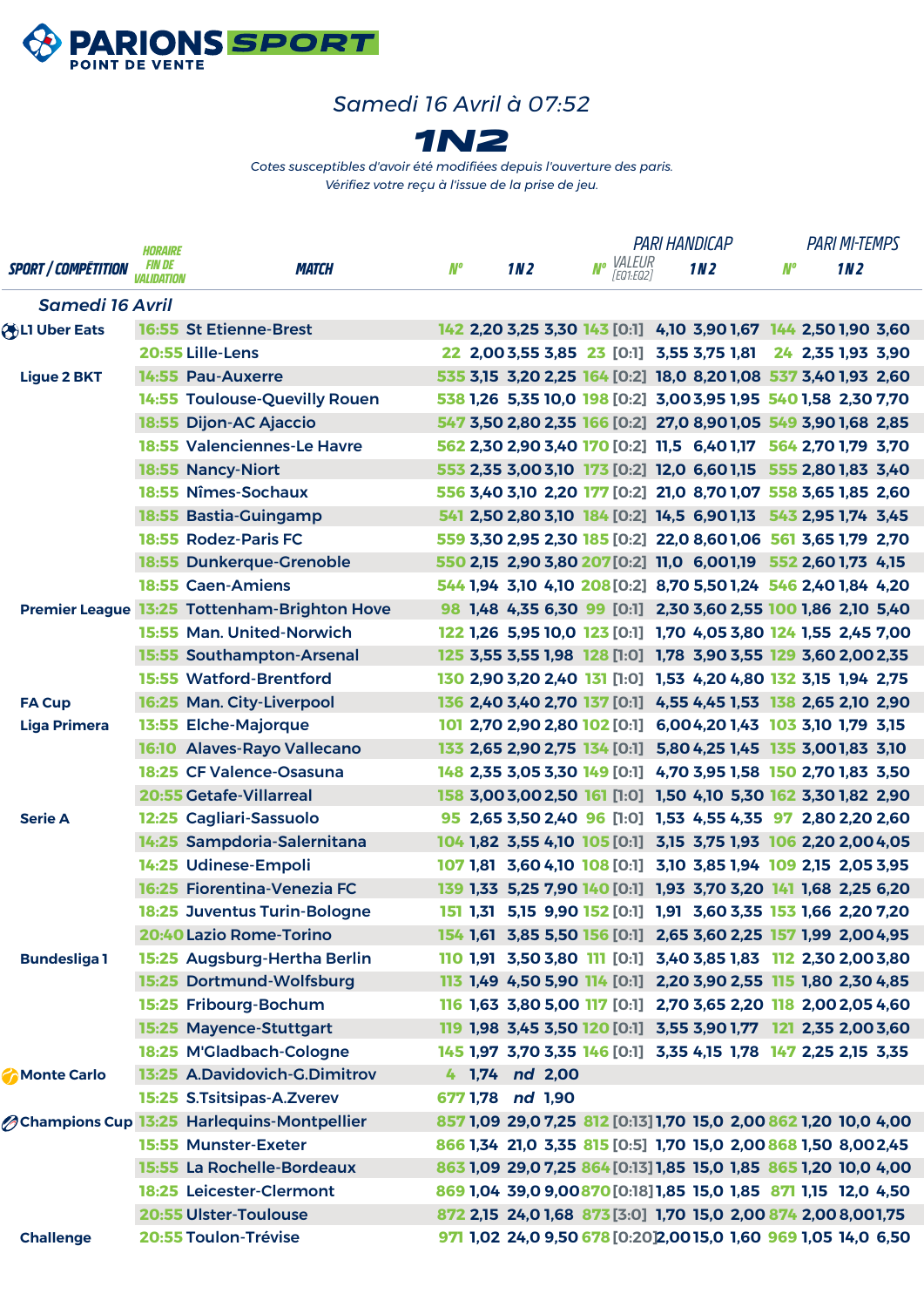|  | <b>Samedi 16 Avril</b>          |       |                                                                                                    |                    |  |                                                                |  |                    |  |
|--|---------------------------------|-------|----------------------------------------------------------------------------------------------------|--------------------|--|----------------------------------------------------------------|--|--------------------|--|
|  | <b><i><u>Achallenge</u></i></b> |       | 20:55 Gloucester-Northampton                                                                       |                    |  | 960 1,58 19,0 2,20 680 [0:4] 2,00 15,0 1,60 962 1,65 8,002,15  |  |                    |  |
|  |                                 |       | 20:55 Edimbourg-Bath                                                                               |                    |  | 957 1,24 19,0 3,70 682 [0:6] 1,60 15,0 2,00 959 1,35 10,0 2,90 |  |                    |  |
|  | <b>ANBA</b>                     |       | 18:55 DAL Mavericks-UTA Jazz                                                                       |                    |  | 379 2,70 13,0 1,56 661 [4:0] 1,85 14,0 1,85 380 2,20 20,01,58  |  |                    |  |
|  |                                 |       | 21:25 MEM Grizzlies-MIN TWolves                                                                    |                    |  | 662 1,40 14,0 3,25 663 [0:6] 1,85 14,0 1,85 664 1,50 21,0 2,35 |  |                    |  |
|  |                                 |       | 23:55 PHI 76ers-TOR Raptors                                                                        |                    |  | 370 1,57 14,0 2,65 371 [0:4] 1,85 14,0 1,85 372 1,61 21,0 2,15 |  |                    |  |
|  | <b>D1 France H</b>              |       | 17:55 Strasbourg-Metropolitans                                                                     | 945 1,77 12,0 2,10 |  |                                                                |  | 946 1,75 18,0 1,94 |  |
|  |                                 |       | 19:55 ASVEL-Paris                                                                                  | 947 1,08 21,0 6,75 |  |                                                                |  | 948 1,19 23,0 3,95 |  |
|  |                                 |       | 19:55 BourgEnBresse-Cholet                                                                         | 949 1.39 14.0 2.95 |  |                                                                |  | 950 1,50 19,0 2,40 |  |
|  |                                 |       | 19:55 Nanterre-Le Mans                                                                             | 951 1,58 12,0 2,40 |  |                                                                |  | 952 1,64 18,0 2,10 |  |
|  |                                 |       | 19:55 Orléans-Roanne                                                                               | 953 1,88 12,0 1,97 |  |                                                                |  | 954 1,82 18,0 1,87 |  |
|  | Liga Portugal                   |       | 16:25 Moreirense-CD Tondela                                                                        |                    |  | 773 2,05 3,25 3,40 176 [0:2] 9,30 5,90 1,22 126 2,50 1,91 3,60 |  |                    |  |
|  |                                 |       | 18:55 Belenenses-Vizela                                                                            |                    |  | 776 2,90 3,10 2,30 182 [0:2] 16,0 7,80 1,10 127 3,20 1,88 2,80 |  |                    |  |
|  |                                 |       | <b>18:55 CS Maritimo-Boavista Porto</b>                                                            |                    |  | 775 2,45 2,90 2,85 203 [0:2] 14,5 7,10 1,13 155 2,95 1,81 3,20 |  |                    |  |
|  |                                 |       | 21:25 FC Porto-Portimonense                                                                        |                    |  | 778 1,09 8,60 20,0 206 [0:2] 1,83 3,55 2,70 159 1,35 2,65 12,0 |  |                    |  |
|  | <b>D1 Turquie</b>               |       | 12:25 Hatayspor-Sivasspor                                                                          |                    |  | 770 2,35 3,10 2,65 183 [0:2] 9,10 5,50 1,12 356 2,75 1,99 3,00 |  |                    |  |
|  |                                 |       | 14:55 Alanyaspor-Antalyaspor                                                                       |                    |  | 771 2,05 3,30 3,20 180 [0:2] 6,90 5,001,20 358 2,40 2,00 3,45  |  |                    |  |
|  |                                 |       | 14:55 Altay Izmir-Basaksehir                                                                       |                    |  | 772 3,60 3,30 1,87 214 [2:0] 1,22 4,75 6,60 360 3,85 1,96 2,30 |  |                    |  |
|  |                                 |       | 19:25 Fenerbahce-Göztepe AS                                                                        |                    |  | 777 1,31 4,75 7,20 186 [0:2] 3,05 3,80 1,69 362 1,67 2,30 6,00 |  |                    |  |
|  | <b>D1 Pays-Bas</b>              |       | 18:40 Fort.Sittard-Spar.Rotterdam                                                                  |                    |  | 774 2,70 2,90 2,45 353 [0:1] 5,40 3,95 1,34 354 3,10 1,87 2,90 |  |                    |  |
|  | Liga Segunda                    |       | 15:55 CD Leganes-Malaga                                                                            |                    |  | 404 1,77 2,95 4,70 474 [0:1] 3,15 3,20 1,82 475 2,25 1,80 4,90 |  |                    |  |
|  |                                 |       | 18:10 Valladolid-Almeria                                                                           |                    |  | 405 1,96 3,25 3,30 476 [0:1] 3,30 3,65 1,66 477 2,35 2,05 3,55 |  |                    |  |
|  |                                 |       | 20:25 Gijon-Real Oviedo                                                                            |                    |  | 406 2,45 2,75 2,90 478 [0:1] 5,00 3,60 1,42 479 3,00 1,74 3,45 |  |                    |  |
|  |                                 |       | 20:55 Carthagène-Ad Alcorcon                                                                       |                    |  | 407 1,72 3,30 4,30 480 [0:1] 2,85 3,40 1,87 481 2,15 1,99 4,30 |  |                    |  |
|  | <b>Bundesliga 2</b>             | 13:25 | Dynamo Dresden-Holstein Kiel 369 2,20 3,10 2,95 396 [0:1] 3,85 3,75 1,53 397 2,55 1,98 3,25        |                    |  |                                                                |  |                    |  |
|  |                                 |       | 13:25 Hanovre-Düsseldorf                                                                           |                    |  | 381 2,90 3,10 2,25 420 [1:0] 1,50 3,80 4,00 421 3,15 1,99 2,60 |  |                    |  |
|  |                                 |       | 13:25 Sandhausen-St Pauli                                                                          |                    |  | 382 3,15 3,30 2,05 422 [1:0] 1,61 3,70 3,45 423 3,35 2,05 2,40 |  |                    |  |
|  |                                 |       | 20:25 Hambourg-Karlsruhe                                                                           |                    |  | 383 1,41 4,45 5,50 424 [0:1] 2,00 3,60 2,50 425 1,77 2,35 4,85 |  |                    |  |
|  | <b>D2 Portugal</b>              |       | 11:55 Academica-Penafiel                                                                           |                    |  | 398 2,35 2,90 2,60 462 [0:1] 4,45 3,80 1,41 463 2,85 1,94 3,00 |  |                    |  |
|  |                                 |       | 11:55 Sport. Farense-CD Mafra                                                                      |                    |  | 399 1,91 3,00 3,40 464 [0:1] 3,30 3,45 1,65 465 2,40 1,94 3,75 |  |                    |  |
|  |                                 |       | 14:55 Leixoes-FC Porto B                                                                           |                    |  | 400 2,05 3,05 3,05 466 [0:1] 3,60 3,55 1,56 467 2,50 1,96 3,45 |  |                    |  |
|  |                                 |       | <b>16:25 Viseu-Trofense</b>                                                                        |                    |  | 401 2,25 2,80 2,80 468 [0:1] 4,40 3,55 1,45 469 2,80 1,83 3,35 |  |                    |  |
|  |                                 |       | 17:55 CF Estrela-CD Nacional                                                                       |                    |  | 402 2,55 2,90 2,40 470 [1:0] 1,40 3,85 4,45 471 2,95 1,98 2,80 |  |                    |  |
|  |                                 |       | 19:55 Feirense-Vilafranquense                                                                      |                    |  | 403 1,73 3,15 4,00 472 [0:1] 3,00 3,20 1,80 473 2,25 1,89 4,35 |  |                    |  |
|  | <b>D1 Suisse</b>                |       | 17:25 FC Zurich-Young Boys                                                                         |                    |  | 577 2,65 3,20 2,20 589 [0:1] 4,50 4,05 1,31                    |  |                    |  |
|  |                                 |       | 20:25 ServetteGenève-Grassho.Zurich 578 1,63 3,50 4,10 592 [0:1] 2,50 3,35 1,88                    |                    |  |                                                                |  |                    |  |
|  | <b>D1 Australie</b>             |       | 09:00 Western Utd FC-Perth Glory                                                                   |                    |  | 343 1,36 4,55 6,70 344 [0:1] 1,90 3,40 2,65 349 1,73 2,25 5,60 |  |                    |  |
|  |                                 |       | 11:40 Newcastle Utd-Melbourne Vic<br>Coupe d'Ecosse 13:10 Midlothian FC-Hibernian                  |                    |  | 350 2,90 3,20 2,25 351 [1:0] 1,51 3,70 3,75 352 3,15 2,05 2,55 |  |                    |  |
|  |                                 |       |                                                                                                    | 498 2,05 2,75 2,90 |  | 432 2,05 3,05 3,10 433 [0:1] 3,50 3,35 1,55 434 2,55 1,90 3,55 |  |                    |  |
|  | D1 Grèce                        |       | 14:55 ApollonSmir.-Volos Nps<br><b>18:25 Panetolikos-Tripolis</b>                                  | 501 2,15 2,70 2,70 |  |                                                                |  |                    |  |
|  | <b>MLS</b>                      |       | <b>20:55 Montreal-Vancouver</b>                                                                    |                    |  | 408 1,60 3,70 4,50 482 [0:1] 2,45 3,50 2,05 483 1,99 2,15 4,35 |  |                    |  |
|  |                                 |       | 21:25 San Jose-Nashville SC                                                                        |                    |  | 409 2,75 2,90 2,40 484 [1:0] 1,43 3,80 4,60 485 3,15 1,89 2,85 |  |                    |  |
|  |                                 |       | 23:55 Atlanta-FC Cincinnati                                                                        |                    |  | 410 1,62 3,60 4,50 486 [0:1] 2,50 3,50 2,00 487 2,00 2,10 4,35 |  |                    |  |
|  |                                 |       | 23:55 Houston-Portland                                                                             |                    |  | 411 1,98 3,30 3,25 488 [0:1] 3,30 3,70 1,64 489 2,35 2,05 3,40 |  |                    |  |
|  | D1 Brésil                       |       | 21:25 Goias-Palmeiras                                                                              |                    |  | 435 5,70 3,65 1,50 436 [1:0] 2,35 3,40 2,50 437 5,50 1,98 1,96 |  |                    |  |
|  |                                 |       | 23:55 AmericaMineiro-Juventude RS 438 1,82 3,00 4,30 439 [0:1] 3,55 3,40 1,85 440 2,35 1,78 4,65   |                    |  |                                                                |  |                    |  |
|  |                                 |       | 23:55 Corinthians-Avai                                                                             |                    |  | 441 1,38 3,75 7,90 442 [0:1] 2,30 3,20 2,70 443 1,85 1,91 7,30 |  |                    |  |
|  | DI Chili                        |       | 20:55 Audax Italiano-Coquimbo Unido 444 2,05 2,95 3,20 445 [0:1] 3,70 3,45 1,57 446 2,55 1,88 3,65 |                    |  |                                                                |  |                    |  |
|  |                                 |       | 23:25 Uni.De Chile-CD Palestino                                                                    |                    |  | 447 2,70 2,90 2,30 448 [1:0] 1,44 3,70 4,25 449 3,10 1,94 2,75 |  |                    |  |
|  | D1 Suède                        |       | 14:55 Djurgårdens-Norrköping                                                                       | 579 1,67 3,45 4,10 |  |                                                                |  |                    |  |
|  |                                 |       | 14:55 Varbergs BoiS-GIF Sundsvall                                                                  | 580 1,67 3,30 4,30 |  |                                                                |  |                    |  |
|  |                                 |       |                                                                                                    |                    |  |                                                                |  |                    |  |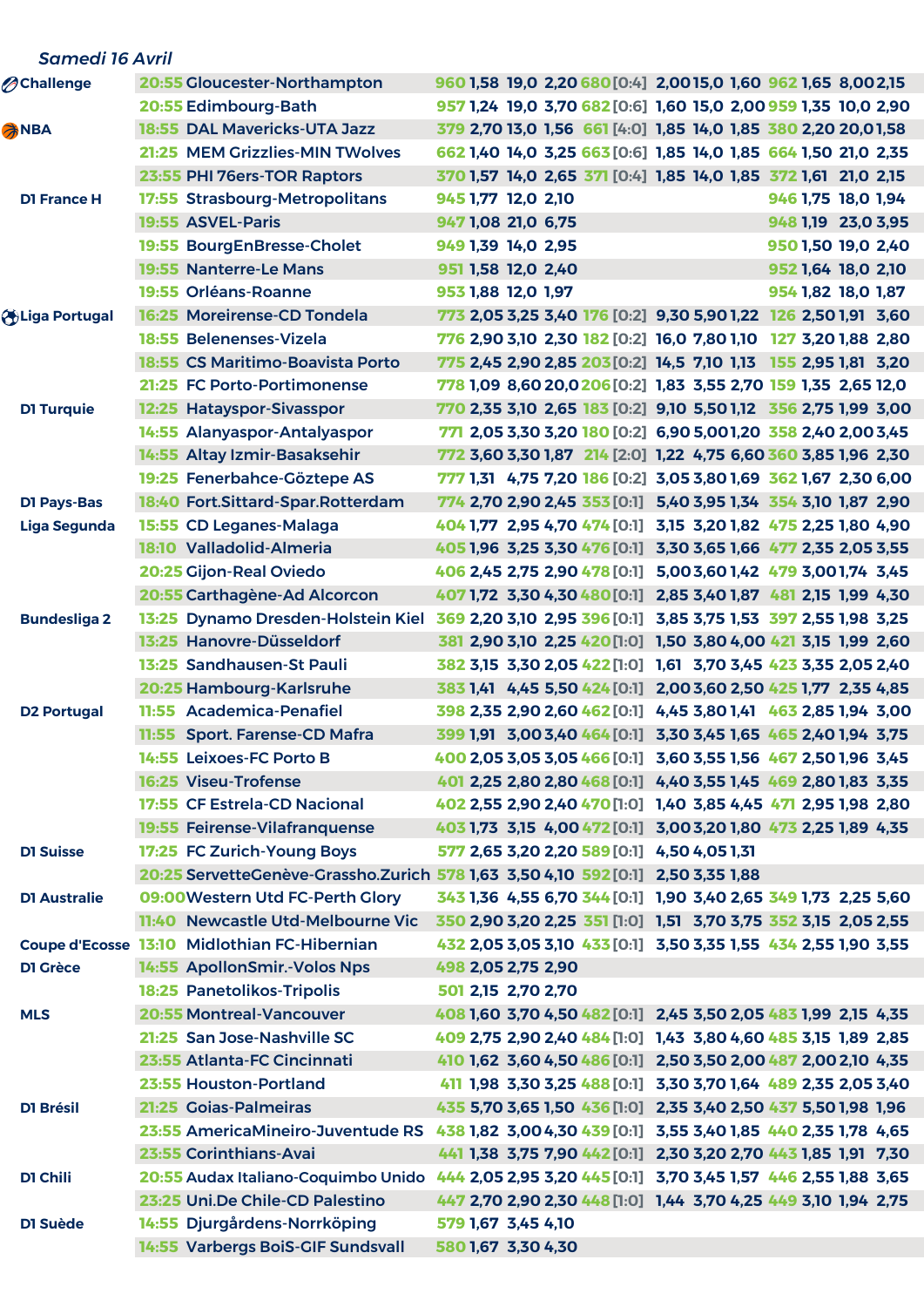



## *LOTO FOOT 7 N°89*

*LISTES OFFICIELLES - FORMULE 1/N/2 SAMEDI 16 AVRIL 2022 JUSQU'À 16H55*



*L1 Uber Eats N° 1 - 2 - Liga Primera N° 3 - 4 - Bundesliga 1 N° 5 Serie A N° 6 - 7 MISEZ POUR*

*1€ SEULEMENT*



**JOUER COMPORTE DES RISQUES : DÉPENDANCE, ENDETTEMENT, ISOLEMENT. APPELEZ LE 09 74 75 13 13 (appel non surtaxé)**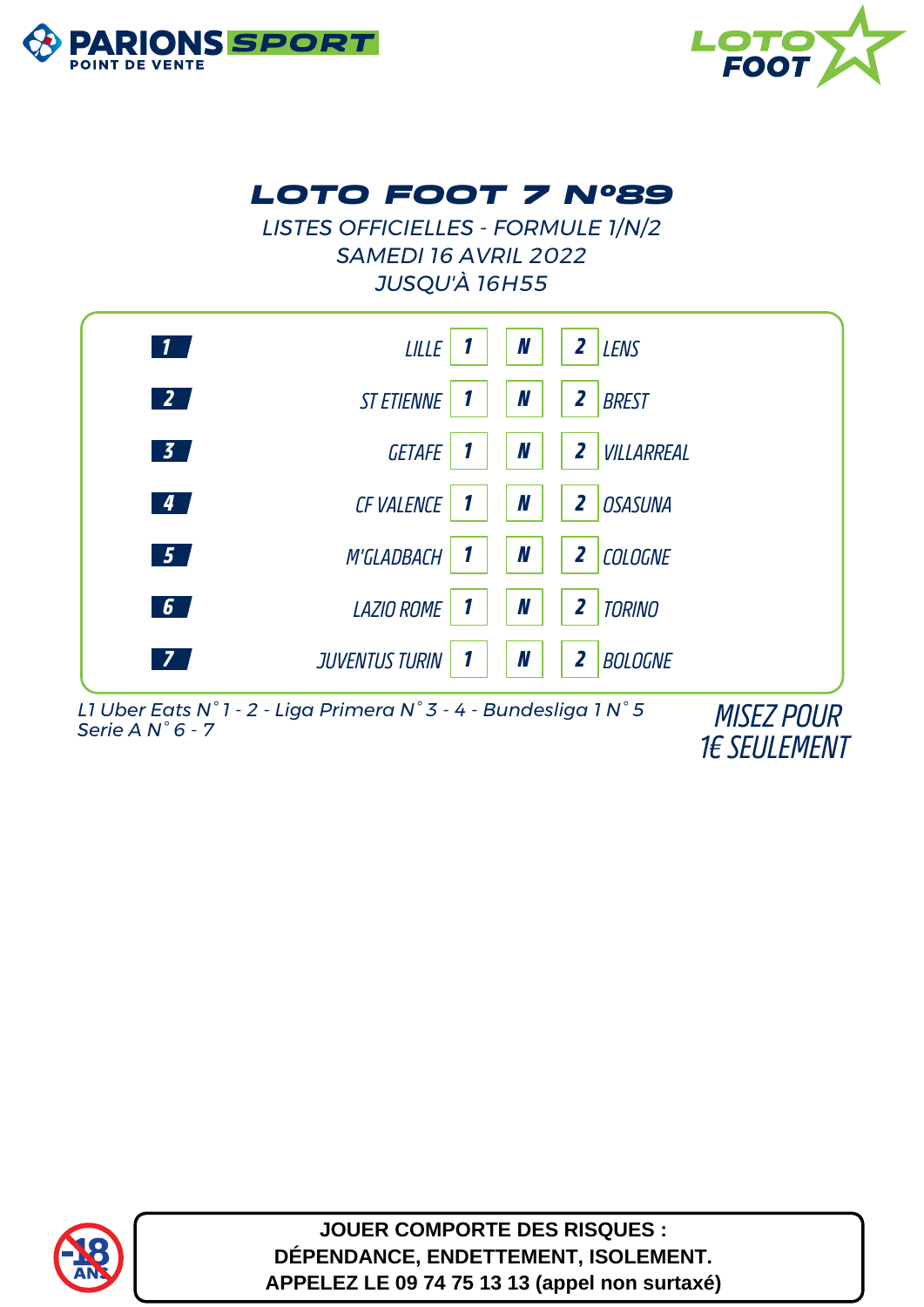





*LISTES OFFICIELLES - FORMULE 1/N/2 DU VENDREDI 15 AU SAMEDI 16 AVRIL 2022 JUSQU'À 18H55*



*Ligue 2 BKT N° 1 - 2 - 3 - 4 - 5 - 6 - 7 - 8 MISEZ POUR*

*1€ SEULEMENT*



**JOUER COMPORTE DES RISQUES : ENDETTEMENT, ISOLEMENT, DÉPENDANCE. APPELEZ LE 09 74 75 13 13 (appel non surtaxé)**